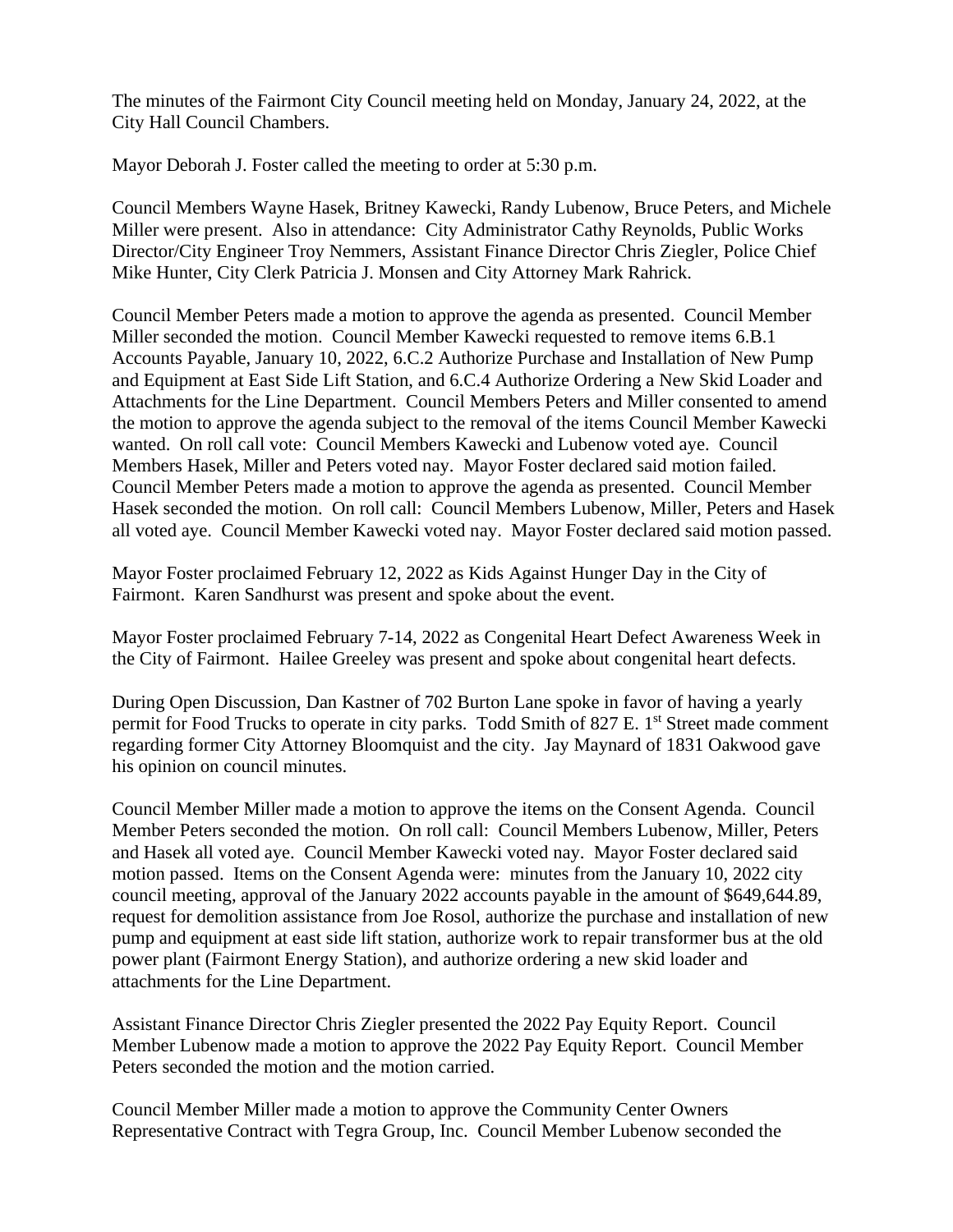motion. On roll call: Council Members Miller, Peters, Kawecki and Lubenow all voted aye. Council Member Hasek voted nay. Mayor Foster declared said motion passed.

Council Member Peters made a motion to approve a contract with Terry Tonneson for building official services. Council Member Hasek seconded the motion. On roll call: Council Members Peters, Hasek, Kawecki and Lubenow all voted aye. Council Member Miller voted nay. Mayor Foster declared said motion passed.

Council Member Miller made a motion to approve the Rental Housing Policy. Council Member Lubenow seconded the motion and the motion carried.

Council Member Hasek made a motion to approve **Resolution 2022-04**, establishing rental housing registration and inspection fees. Council Member Miller seconded the motion and the motion carried.

Council Member Peters made a motion to approve the contracts with Lily Creek Home Inspections, LLC and Four Diamonds Home Inspections for rental housing inspection services. Council Member Miller seconded the motion and the motion carried.

Discussion was held regarding the licensing of mobile food trucks/trailers. The majority of the Council choose to leave the current practice in place.

Nemmers reported that he is working on one of the smaller projects of updating screens at the Wastewater Facility and will be advertising that project in February and it will be coming to council for approval. He has also sent out Requests for Qualifications for a contractor for the Memorial Drive bridge replacement project.

Ziegler presented the December 31, 2021 Investment Report. He also reported that the Public Utilities Commission reviewed their annual report for distributed energy resources. There are currently five customers who are connected to the grid and there is one new application.

Reynolds reminded council members that the Local Board of Appeal and Equalization hearings are scheduled for April 27<sup>th</sup>. Council needs to let City Clerk Monsen know if they are available to attend. She also advised that the City has stayed the implementation of the COVID policy due to the Supreme Court's ruling. FEDA has approved and posted a RFP for the sale of 8 lots at Whitetail Ridge. The RFP for the sale of the Aquatic Park has also been posted. The public hearing on proposed TIF District 28 is scheduled for February 14<sup>th</sup> at 5:30 p.m. and there is another work session scheduled for February 14th at 3:30 p.m.

Council Member Hasek reported that sales of fuel at the airport have increased, and the airport is hoping to get more COVID grant money. The PUC talked about the solar units and an incident which occurred at the Wastewater Facility.

Council Member Lubenow reported that the Community Center Advisory Board reviewed the Tegra agreement.

Council Member Miller shared several classes being offered through Community Education and Recreation.